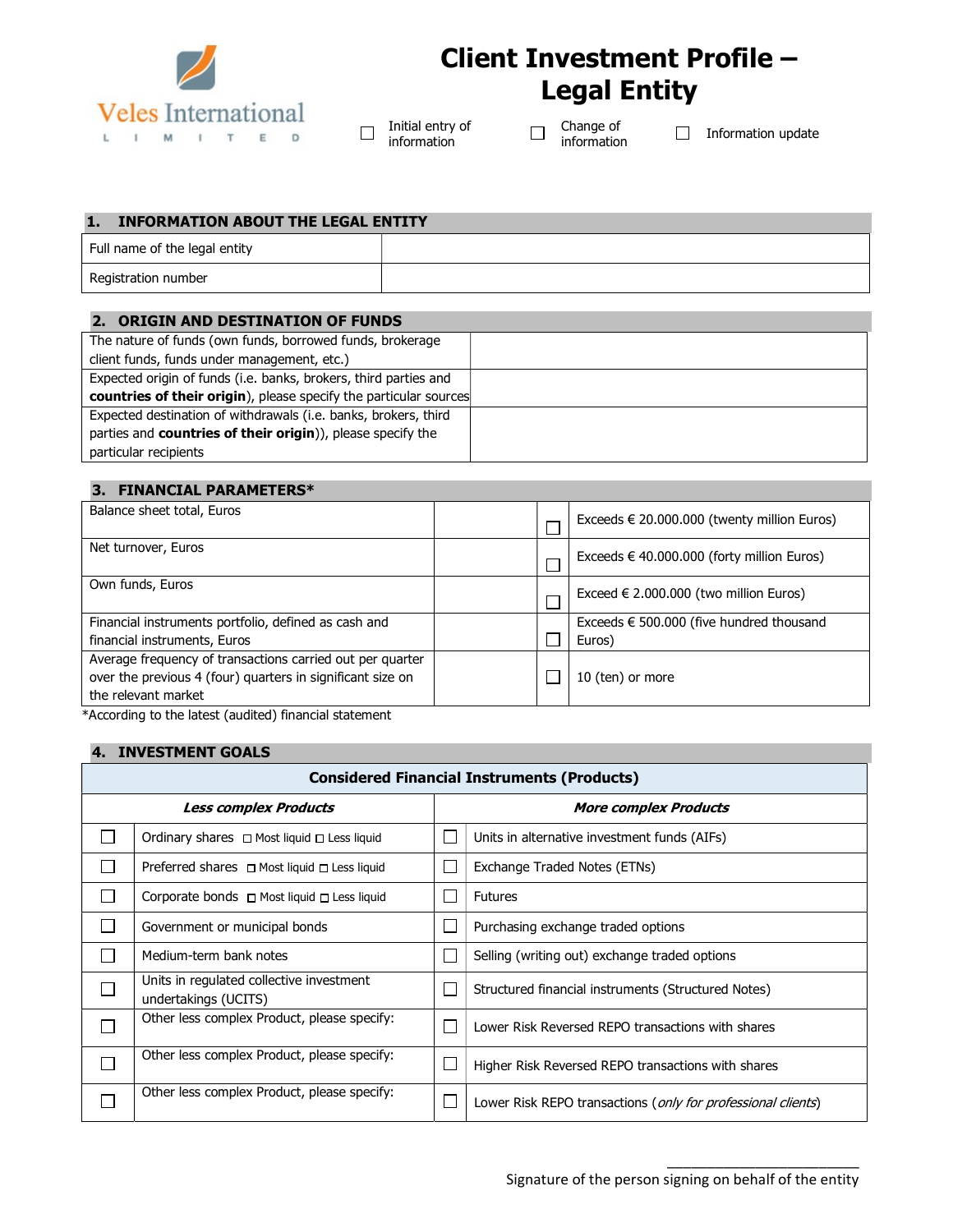|                                                      |                                                                                                                                                  |  | Higher Risk REPO transactions (only for professional clients)                                                                     |  |  |
|------------------------------------------------------|--------------------------------------------------------------------------------------------------------------------------------------------------|--|-----------------------------------------------------------------------------------------------------------------------------------|--|--|
|                                                      |                                                                                                                                                  |  | Other more complex Product, please specify:                                                                                       |  |  |
|                                                      |                                                                                                                                                  |  | Other more complex Product, please specify:                                                                                       |  |  |
|                                                      |                                                                                                                                                  |  | Main objectives and risk tolerance                                                                                                |  |  |
|                                                      | Asset protection with minimal risk of loss<br>(operational funds short-term placement, pending business<br>project, etc.)                        |  | Aggressive asset growth with high loss acceptable<br>(investing spare capital with the loss of all amount invested not sensitive) |  |  |
|                                                      | Moderate asset growth with moderate loss<br>acceptable (increase of capital with potential loss covered<br>from regular business activity, etc.) |  | Venture investments, speculation with leverage (loss significantly<br>exceeding the invested amount acceptable and bearable)      |  |  |
|                                                      |                                                                                                                                                  |  | Planned term of investment (investment horizon)                                                                                   |  |  |
|                                                      | Short-term (up to 1 year)                                                                                                                        |  | Medium-term (3-5 years)                                                                                                           |  |  |
|                                                      | Medium-term (1-3 years)                                                                                                                          |  | Long-term $($ > 5 years)                                                                                                          |  |  |
| Ability to absorb loses on investment (assets owned) |                                                                                                                                                  |  |                                                                                                                                   |  |  |
|                                                      | The latest annual financial statement provided                                                                                                   |  | Possible loses according to the stated risk tolerance covered                                                                     |  |  |

| Intended financial markets (geographic areas) |                                         |                                          |  |  |  |  |
|-----------------------------------------------|-----------------------------------------|------------------------------------------|--|--|--|--|
| <b>Developed and EU markets</b>               | <b>Emerging markets (other than EU)</b> |                                          |  |  |  |  |
| Europe (EU)                                   |                                         | Russia                                   |  |  |  |  |
| Europe (other than EU)                        |                                         | Ukraine, Kazakhstan and other CIS states |  |  |  |  |
| <b>USA and Canada</b>                         |                                         | Latin America                            |  |  |  |  |
| Japan                                         |                                         | Middle East and Asia                     |  |  |  |  |
| Other developed markets                       |                                         | Other emerging markets                   |  |  |  |  |

# 5. EXPECTED ACCOUNT ACTIVITY

| Expected monthly volume of transactions (in US\$)              |      |    |
|----------------------------------------------------------------|------|----|
| Expected monthly volume of Assets deposits and withdrawals (in |      |    |
| US\$                                                           |      |    |
| Expected monthly frequency of transactions                     |      |    |
| Expected investment amount (in US\$)                           | From | To |

## 6. PERSON WHO WILL MAKE INVESTMENT DECISIONS FOR THE CLIENT (ORIGINATOR)

| Full name                             |                                                                                                                                                                                                                                                                                                                                       |
|---------------------------------------|---------------------------------------------------------------------------------------------------------------------------------------------------------------------------------------------------------------------------------------------------------------------------------------------------------------------------------------|
| Position                              |                                                                                                                                                                                                                                                                                                                                       |
| Education                             | $\Box$ in finance, economics, management, accounting,<br>or related field<br>$\Box$ Higher $\Box$ in computational/technical sciences, engineering,<br>or related field<br>$\Box$ in law, taxation, or related field<br>$\Box$ other<br>□ Incomplete higher<br>Secondary education<br>Specialized secondary<br>Other (please specify) |
| Professional certificates<br>(if any) |                                                                                                                                                                                                                                                                                                                                       |

\_\_\_\_\_\_\_\_\_\_\_\_\_\_\_\_\_\_\_\_\_\_\_\_